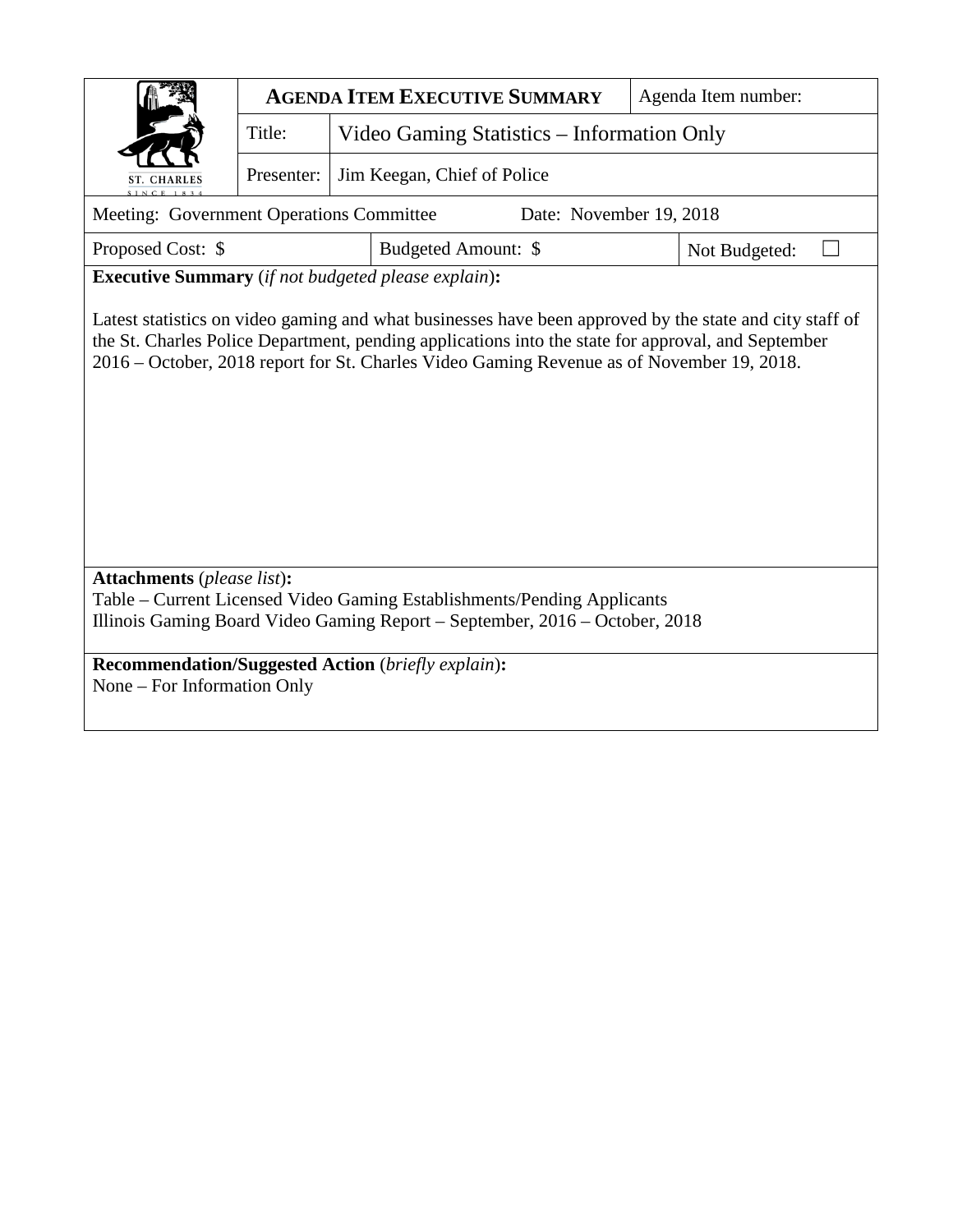# **Video Gaming Statistics November 19, 2018**

## **LICENSED ESTABLISHMENTS**

| Alexanders Café - machines not installed                 | 1650 W. Main Street  | St. Charles |
|----------------------------------------------------------|----------------------|-------------|
| ALIBI BAR & GRILL LTD.                                   | 12 N. 3rd Street     | St. Charles |
| Alley 64                                                 | 212 W. Main Street   | St. Charles |
| <b>Kane County Rookies</b>                               | 1545 W. Main Street  | St. Charles |
| <b>CRAZY FOX</b>                                         | 104 E Main St        | St. Charles |
| <b>DAWNS BEACH HUT</b>                                   | 8 N Third Street     | St. Charles |
| <b>DAWN'S BOATYARD - Closed</b>                          | 214 W Main St        | St. Charles |
| <b>CORFU RESTAURANT - Closed</b>                         | <b>2520 E MAIN</b>   | St. Charles |
| Health Nuts, Ltd. - The Filling Station                  | 300 W Main Street    | St. Charles |
| <b>ST. CHARLES BOWL</b>                                  | 2520 W Main St       | St. Charles |
| <b>Second Street Tavern</b>                              | 221 S. 2nd Street    | St. Charles |
| <b>Brown's Chicken</b>                                   | 1910 Lincoln Highway | St. Charles |
| The Evergreen Pub & Grill                                | 1400 W Main St       | St. Charles |
| <b>The Grandstander</b>                                  | 11 N. 3rd Street     | St. Charles |
| <b>Riverside Pizza &amp; Pub</b>                         | 102 E Main St        | St. Charles |
| <b>SPOTTED FOX ALE HOUSE</b>                             | 3615 E. MAIN ST      | St. Charles |
| <b>Tap House Grill</b>                                   | 3341 W MAIN ST       | St. Charles |
| <b>St Charles Moose Lodge 1368</b>                       | 2250 W Rt. 38        | St. Charles |
| <b>Pub 47</b>                                            | 1890 W. Main St.     | St. Charles |
| <b>LICENSE PENDING</b>                                   |                      |             |
| HDF Entertainment, LLC - Main Street Pub                 | 204 W Main Street    | St. Charles |
| <b>Onesti Entertainment Corporation - Arcada Theatre</b> | 105 E Main Street    | St. Charles |
| ROMANO MERCATO ITALIANO INC.,                            | 210 Cedar Street     | St. Charles |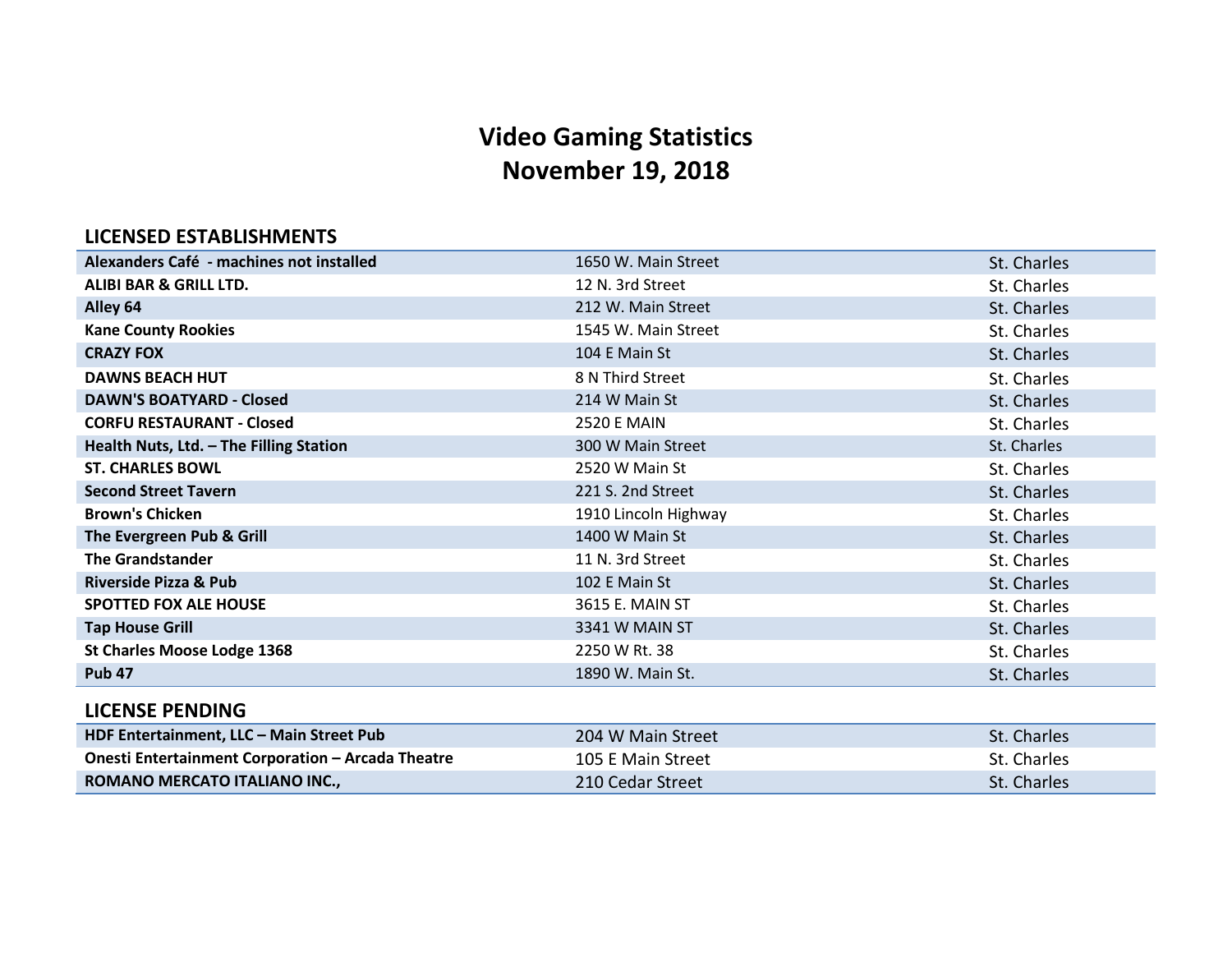## **ILLINOIS GAMING BOARD VIDEO GAMING REPORT**

7:16 pm

### *St. Charles*

#### **October 2018**

|                      |                                                  |                          |                     | <b>VGT Wagering Activity</b> |                |                                 | <b>VGT Income</b> |                  |              | <b>VGT Tax Distribution</b>  |                       |                              |
|----------------------|--------------------------------------------------|--------------------------|---------------------|------------------------------|----------------|---------------------------------|-------------------|------------------|--------------|------------------------------|-----------------------|------------------------------|
| <b>Municipality</b>  | Establishment                                    | License<br>Number        | <b>VGT</b><br>Count | Amount<br>Played             | Amount<br>Won  | <b>Net Wagering</b><br>Activity | Funds In          | <b>Funds Out</b> | NTI          | <b>NTI Tax Rate</b><br>(30%) | <b>State</b><br>Share | <b>Municipality</b><br>Share |
| <b>St. Charles</b>   | ALIBI BAR & GRILL LTD.                           | 150704430                | 5                   | \$28,635.94                  | \$27,686.95    | \$948.99                        | \$8,883.00        | \$7,934.01       | \$948.99     | \$278.03                     | \$231.70              | \$46.33                      |
| <b>St. Charles</b>   | Alley 64, INC.                                   | 160702383                | 5                   | \$542,390.64                 | \$508,401.89   | \$33,988.75                     | \$190,783.00      | \$156,794.25     | \$33,988.75  | \$10,196.67                  | \$8,497.23            | \$1,699.44                   |
| <b>St. Charles</b>   | BK & MM VENTURES LLC                             | 160702415                | 5                   | \$534,908.18                 | \$497,054.98   | \$37,853.20                     | \$143,143.00      | \$105,289.84     | \$37,853.16  | \$11,355.90                  | \$9,463.25            | \$1,892.65                   |
| St. Charles          | CRAZY FOX, LLC                                   | 170701805                | $\overline{4}$      | \$125,988.48                 | \$112,549.12   | \$13,439.36                     | \$36,499.00       | \$23,059.64      | \$13,439.36  | \$4,031.83                   | \$3,359.86            | \$671.97                     |
| <b>St. Charles</b>   | DAWN'S CAFE, LTD.                                | 160702454                | 2                   | \$20,333.87                  | \$18,770.70    | \$1,563.17                      | \$6,171.00        | \$4,607.83       | \$1,563.17   | \$468.95                     | \$390.79              | \$78.16                      |
| <b>St. Charles</b>   | DAWN'S VOODOO ROOM. LTD.                         | 170702226                | 3                   | \$3,061.26                   | \$2,446.84     | \$614.42                        | \$1,042.00        | \$427.58         | \$614.42     | \$184.33                     | \$153.61              | \$30.72                      |
| <b>St. Charles</b>   | L. A. MANSON CORPORATION                         | 160703156                | 5                   | \$149,715.10                 | \$134,160.96   | \$15,554.14                     | \$40,767.00       | \$25,212.86      | \$15,554.14  | \$4,666.30                   | \$3,888.59            | \$777.71                     |
| <b>St. Charles</b>   | MARK VII HOSPITALITY LIMITED                     | 170702225                | 5                   | \$416,136.28                 | \$387,251.14   | \$28,885.14                     | \$128,949.00      | \$100,063.78     | \$28,885.22  | \$8,665.61                   | \$7,221.35            | \$1,444.26                   |
| <b>St. Charles</b>   | NLHM Inc.                                        | 160702847                | 4                   | \$151,402.10                 | \$137,574.65   | \$13,827.45                     | \$38,338.00       | \$24,510.55      | \$13,827.45  | \$4,148.31                   | \$3,456.92            | \$691.39                     |
| <b>St. Charles</b>   | Northwoods Pub & Grill Inc.                      | 160702493                | 5                   | \$396,521.49                 | \$366,593.76   | \$29,927.73                     | \$120,332.00      | \$90,307.99      | \$30,024.01  | \$9,007.26                   | \$7,506.05            | \$1,501.21                   |
| <b>St. Charles</b>   | Pub 47 St Charles Inc.                           | 180700422                | 5                   | \$40,299.57                  | \$37,184.45    | \$3,115.12                      | \$13,373.00       | \$10,257.98      | \$3,115.02   | \$934.59                     | \$778.83              | \$155.76                     |
| <b>St. Charles</b>   | Ram Restaurant Group Inc                         | 180700820                | 5                   | \$102,375.88                 | \$94,139.40    | \$8,236.48                      | \$35,743.00       | \$27,506.52      | \$8,236.48   | \$2,471.00                   | \$2,059.16            | \$411.84                     |
| <b>St. Charles</b>   | Riverside Pizza, Inc.                            | 160702553                | $\overline{4}$      | \$175,687.64                 | \$164,367.32   | \$11,320.32                     | \$58,017.00       | \$46,696.68      | \$11,320.32  | \$3,396.16                   | \$2,830.13            | \$566.03                     |
| <b>St. Charles</b>   | SAINT CHARLES SPORTS, LLC                        | 160702605                | 5                   | \$302,298.61                 | \$281,678.94   | \$20,619.67                     | \$78,545.00       | \$57,925.33      | \$20,619.67  | \$6,185.92                   | \$5,154.94            | \$1,030.98                   |
| <b>St. Charles</b>   | St. Charles Lodge No. 1368, Loyal Order of Moose | 160802392                | 5                   | \$159,838.46                 | \$147,729.60   | \$12,108.86                     | \$49,426.00       | \$37,317.14      | \$12,108.86  | \$3,632.70                   | \$3,027.25            | \$605.45                     |
| <b>St. Charles</b>   | TAP HOUSE GRILL ST. CHARLES, LLC                 | 170702248                | 5                   | \$139,198.72                 | \$126,777.17   | \$12,421.55                     | \$46,051.00       | \$33,629.25      | \$12,421.75  | \$3,726.58                   | \$3,105.48            | \$621.10                     |
| <b>REPORT TOTAL:</b> |                                                  | <b>16 Establishments</b> | 72                  | \$3,288,792.22               | \$3,044,367.87 | \$244,424.35                    | \$996,062.00      | \$751,541.23     | \$244,520.77 | \$73,350.14                  | \$61,125.14           | \$12,225.00                  |